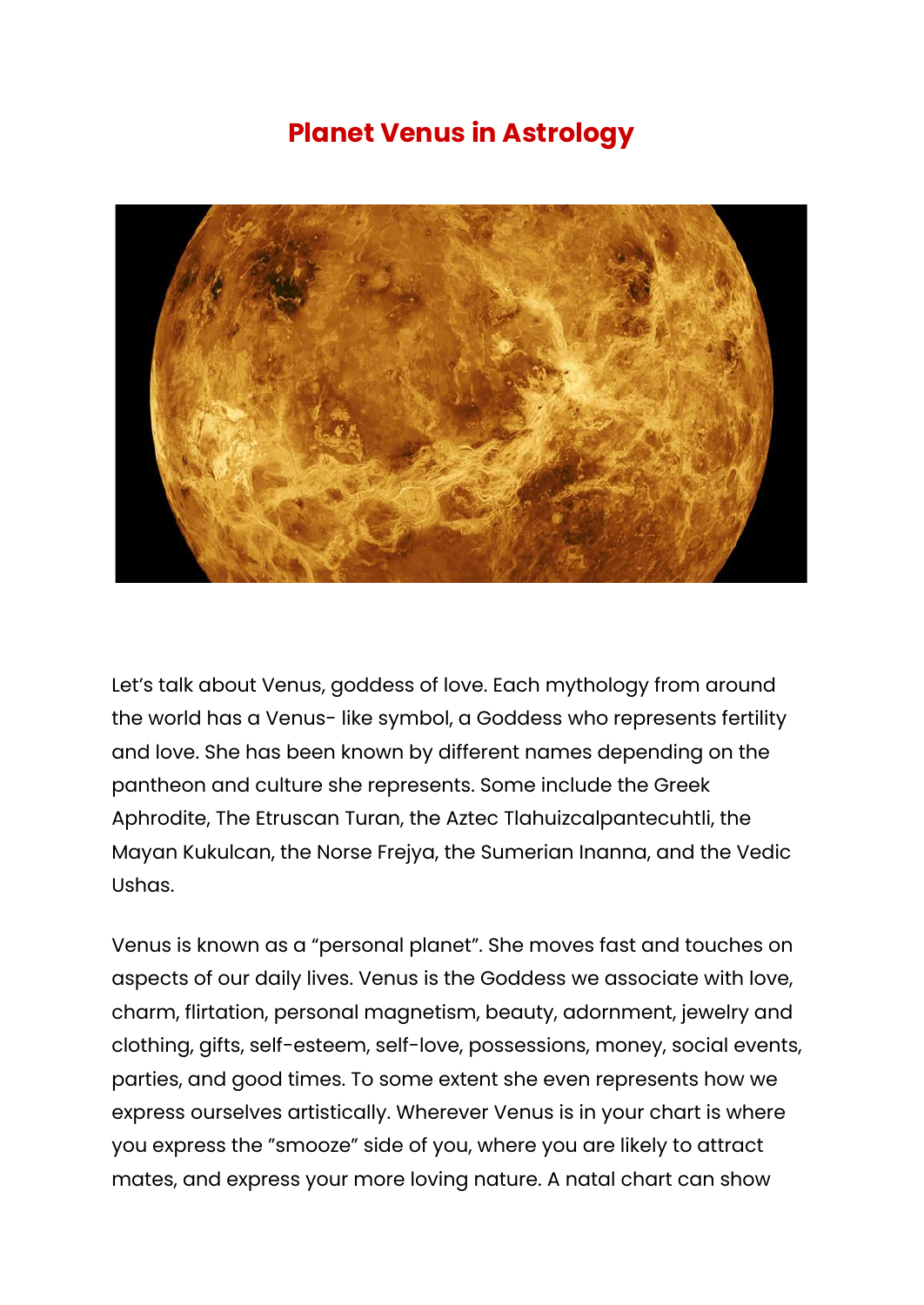you your permanent love-nature modus-operand during this lifetime and a can reveal a major pathway to self-awareness and learning. By knowing your love nature you can work with it. By being honest with yourself and aware of how you attract you can work with your style to attract more of your desires.

Attraction is a huge factor with Venus. In portraits she is often conceptualized as laying back, being receptive, and letting the good things come to her. She represents fertility and the feminine principal. She is filled with grace, manners, and knows the proper etiquette in the part of our lives she touches.

There is an interesting thing to note here about attraction. Many times attraction isn't simply a matter of what we draw to us, but what we perceive we are drawing to us. Our projections are powerful. The projections we are allowing to emanate from us and the projections we are placing on to external people, places, and things. What we attract is therefore, to a large extent, dependant on what we project. How people choose to perceive us is largely due to the way they are projecting their inner Venus onto us. This is particularly true in romantic interactions, where so much communication takes place between people on unconscious, energetic levels.

Awareness is significant when addressing Venus energy. What we look for in a mate and how we choose to see those qualities in others, even when they are not there, is one way we can use Venus to help us become more aware, more conscious, and more responsible people. Strive for honesty beyond the mystique that Venus can contribute to. Now, some mystique is important when seeking to attract. It helps the wheels of courtship flow more smoothly and enjoyably. But the mystique wears off. When the illusions we create when looking into another's eyes fade, what you have left is partnership and honestly learning about yourself through the perceptions of another.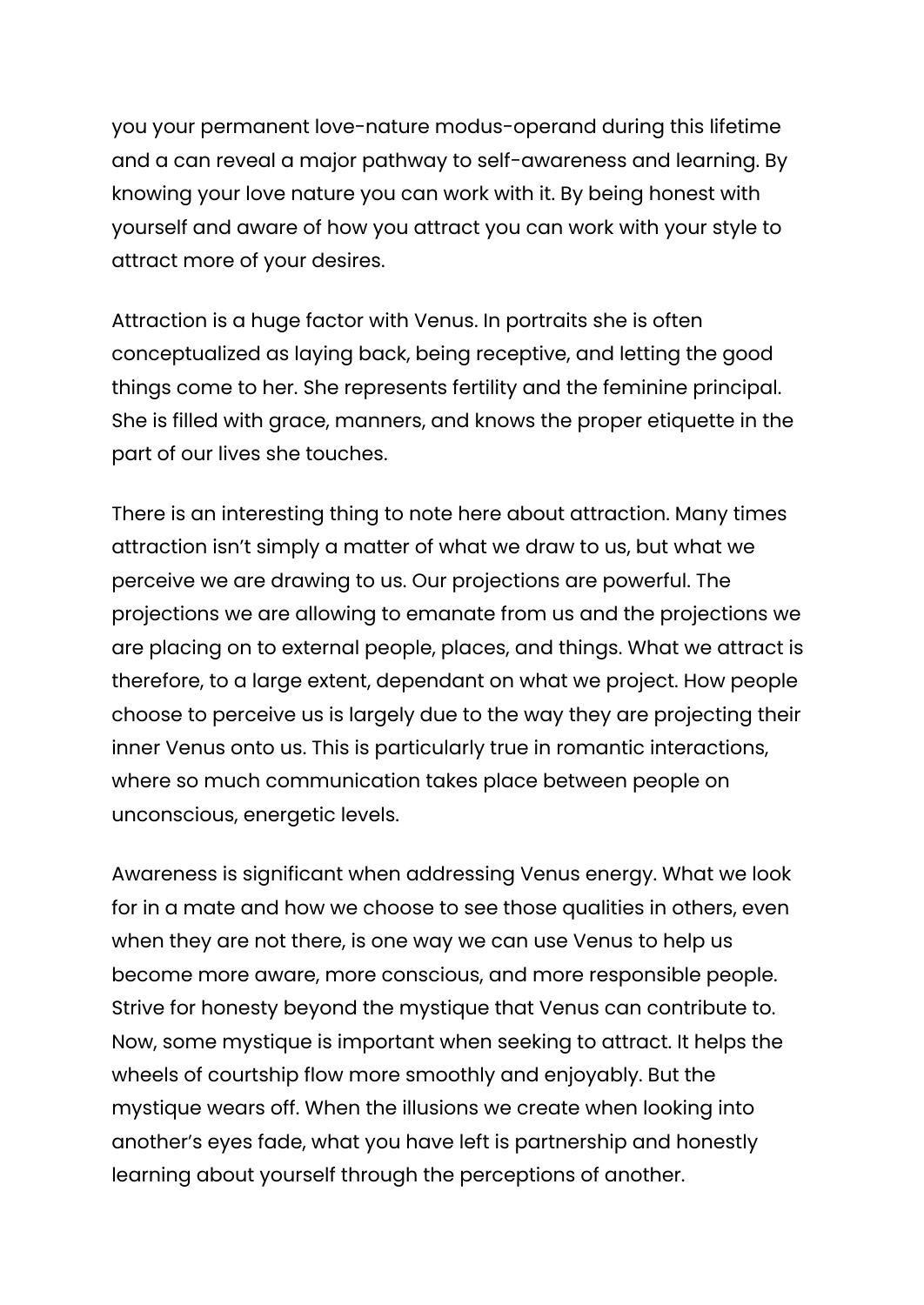Neptune is considered the higher vibration of Venus and contributes to the illusions much more. But Venus is still significant in helping us learn about our projections and us. We can use our projections to our advantage when we need to call on our own brand of charm. But Venus can also be used negatively, when we choose to create a facade at the expense of honestly expressing ourselves.

Knowing someone else's Venus placement can give us clues into what they look for in a mate, what attracts them, how they attract, and how they express their authentic love nature. While Mars and Eros are better indicators of someone's sexual expression, Venus is the softness of love and charm.

When Venus retrogrades the key question we are asking ourselves is "Do I love it?" if the answer is no, we will let it go. Venus Retrograde is also a great time to consider our romantic past and forgive what we need to so we can move on. Since Venus rules beauty, its not a good time to change your hair or wardrobe style, and don't even think about getting a tattoo or plastic surgery at this time.

Venus is the ruling planet of Libra and Taurus. She represents some of the major lessons in this life for people born under those signs. Even if you are not one of these signs, Venus still impacts you and represents growth and gifts for all of us.

Venus is great energy to work with when you want to soften a situation. Venus has a way of making things more pleasurable and easier to deal with. She also lends herself to attracting anything that represents pleasure, whether that's money, beauty, social invitations, and of course, love. Venus is always seen "laying back" and allowing things to come to her. When working with her energy, it becomes important to surrender your intentions once they have been stated. Trust that once the energy